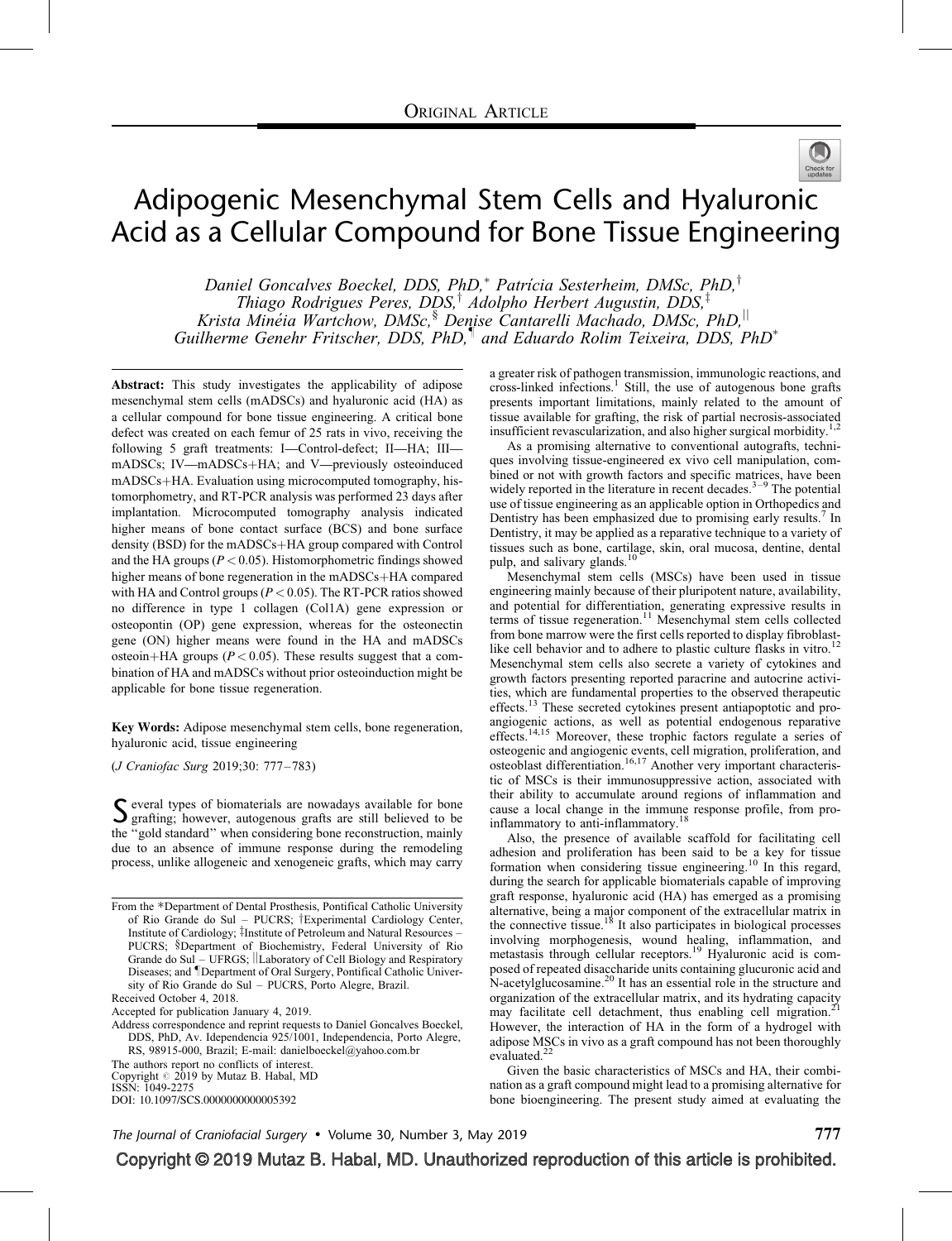effect of multipotent adipose-derived stromal cells (mADSCs) combined with a low-molecular-weight (500–730 kDa) HA scaffold in the form of a hydrogel on an in vivo surgically-induced bone critical defect regeneration animal model.

#### **METHODS**

#### Animals

Five male Lewis rats were used as cell donors for the isolation of the mADSCs. Other 25 male rats of the same strain received a surgically-induced critical bone defect in both right and left femurs for the subsequent tests. Both the donor and recipient animals weighed approximately 300 to 315 g. The animals, which were specific pathogen-free, were housed under controlled photoperiod (day/night) and temperature  $(22^{\circ}C)$ . They were kept in cages (maximum 4 animals/cage), properly identified, fed Nuvilab CR-1 standard rodent feed (Nuvital, Curitiba, Paraná, Brazil) and given water ad libitum. This study was conducted after approval by the Ethics Committee for Animal Use of the Pontifical Catholic University of Rio Grande do Sul (PUCRS) (Protocol 52/201-CEUA).

#### Cell Culture and Osteogenic Differentiation

Following a previously described methodology, Meirelles and Nardi,<sup>[23](#page-5-0)</sup> murine adipose-derived stem cells (mASCs) were isolated from the epididymal fat of Lewis rats euthanized by  $CO<sub>2</sub>$  inhalation.

The protocol was based on tissue dissociation for the preparation of cell suspensions. A pubic incision was made, and an epididymal fat fragment  $(5 \text{ mm}^3)$  was removed, washed in Hank solution, lightly perforated, and transferred to a 15 mL Falcon tube containing 3 mL of a sterile solution of 1.5 g/mL collagenase type 1 (Gibco) dissolved in DMEM plus 3.7 g/L sodium bicarbonate (Sigma) and 2.5 g/L serum-free (4-(2-hydroxyethyl)-1-piperazineethanesulfonic acid) (HEPES, Sigma). The sample was incubated in a water bath at  $37^{\circ}$ C for 20 to 25 min. After the digestion period, the fragments were mechanically dissociated and homogenized with the aid of a Pasteur pipette and 10 mL of culture medium (CM) was added; the CM consisted of Dulbecco's Modified Eagle Medium/low glucose (DMEM, Gibco BRL, Gaithersburg, MD), 3.7 g/L sodium bicarbonate (this reagent and all others were obtained from Sigma, St Louis, MO, unless otherwise indicated), 2.5 g/L HEPES, 10% fetal bovine serum (FBS) (Cultilab, SP, Brazil), and 1% penicillin/ streptomycin (Gibco). After centrifuging for 10 minutes at 1500 rpm, the supernatant was discarded, and the pellet was resuspended in 4 mL of CM. The supernatant was decanted and transferred to 6-well plates (TPP, Trasadingen, Switzerland), in which the cultures were maintained until they reached a minimum confluence of 80% in a humidified incubator at  $37^{\circ}$ C under a 5%  $CO<sub>2</sub>$  atmosphere. The replating rate (P-passage) was determined based on the culture kinetics.

The cells were maintained in culture medium (CM) composed of Dulbecco's Modified Eagle's Medium/low glucose (DMEM, Gibco BRL, Gaithersburg, MD) with 3.7 g/L sodium bicarbonate (Sigma, Saint Louis, MO), 2.5 g/L HEPES, 10% fetal bovine serum (FBS) (Cultilab, São Paulo, SP, Brazil) and  $1\%$  penicillin/streptomycin (Gibco). After the functional criteria compatible with true MSCs, such as immunophenotypic profile, adherence to plastic and ability to form adipocytes and osteoblasts were confirmed, the cells were divided into 2 groups, being one comprised of undifferentiated mADSCs used at the 4th passage (P4) and the other subjected to an osteogenic differentiation protocol. This protocol consisted of growth for 4 weeks in CM supplemented with  $10^{-5}$ M dexamethasone,  $5 \mu g/mL$  ascorbic acid 2-phosphate and  $10 \text{ mM } \beta$ -glycerophosphate. Osteoblasts were identified by staining the calcium deposition with Alizarin Red S stain at pH 4.2. Once differentiated, the cells secrete a calcium-rich extracellular matrix, which was revealed using Alizarin Red S dye.

# Surgical Procedures and Treatments

To analyze the integration of undifferentiated mADSCs, mADSCs transdifferentiated into osteoblasts and the in vivo osteoconductive role of HA scaffold–hydrogel (Hyaloss, META, Reggio Emilia, Italy) in bone defects, 25 Lewis rats were used. Following anesthesia with 10% ketamine hydrochloride combined with 2% xylazine chloride (100 mg/kg intraperitoneally), antisepsis was performed topically with 1% polyvinylpyrrolidone at the surgical site. A longitudinal incision of approximately 2 cm was made parallel and anterior to the axis of both femurs. The area anterior to each femur was exposed by gentle separation of the muscle planes and periosteum. Surgical bone defects were created by lowspeed drilling with a round bur (K Driller SMART, Carapicuíba, SP, Brazil) under profuse irrigation with 0.9% saline. Each animal was subjected to 2 monocortical critical defects 2 mm wide and 2.5 mm deep, one on the right femur and one on the left femur, classified according to the received treatment (Table 1). The mixture of the hyaloss gel with the cells occurred at the moment of grafting, placing the gel in the defect bed and later the cells on the gel. Tissues were sutured with 4-0 polyglactin, and a benzoin tincture was applied around the wound. After surgery, the animals received analgesia with Tramadol (12.5 mg/kgip) every 8 hours for 4 days.

Twenty-three days later, the animals were euthanized by anesthetic injection (100 mg/kg thiopental combined with 10 mg/mL of lidocaine). Five femurs in each group were first collected and stored in 10% formalin in labeled bottles. Then, they were submitted for specimen processing and later for micro-CT and histomorphometric analysis. Five other femurs from each experimental group, also properly identified, were stored in Eppendorf vials with RNALater (Sigma) for RT-PCR analysis. The time of 23 days was due to the size of the critical defect realized, that is, in that period the defect created does not suffer spontaneous repair.

# Microcomputer Tomography (Micro-CT) Analysis

Tomographic images were acquired using a 70 Kv-f114 $\mu$ A micro-CT scanner (Sky Scan 1173, Bruker, Billerica, MA) set to

| <b>TABLE 1.</b> Treatments and Sample n for the Experimental Groups |    |                                    |                                       |                         |
|---------------------------------------------------------------------|----|------------------------------------|---------------------------------------|-------------------------|
| Treatment/Group                                                     | n  | mADSC<br>(Undifferentia-ted Cells) | mADSC osteoin<br>(Osteoinduced Cells) | HA<br>(Hyaluronic Acid) |
| $I$ —Control $(C)$                                                  | 10 |                                    | –                                     |                         |
| II—HA                                                               | 10 |                                    |                                       | $0.8$ mg                |
| $III$ —mADSCs                                                       | 10 | $1 \times 10^7$                    |                                       |                         |
| IV-mADSCs+HA                                                        | 10 | $1 \times 10^7$                    | –                                     | $0.8$ mg                |
| V-mADSCsosteoin+HA                                                  | 10 |                                    | $1\times10^7$                         | $0.8$ mg                |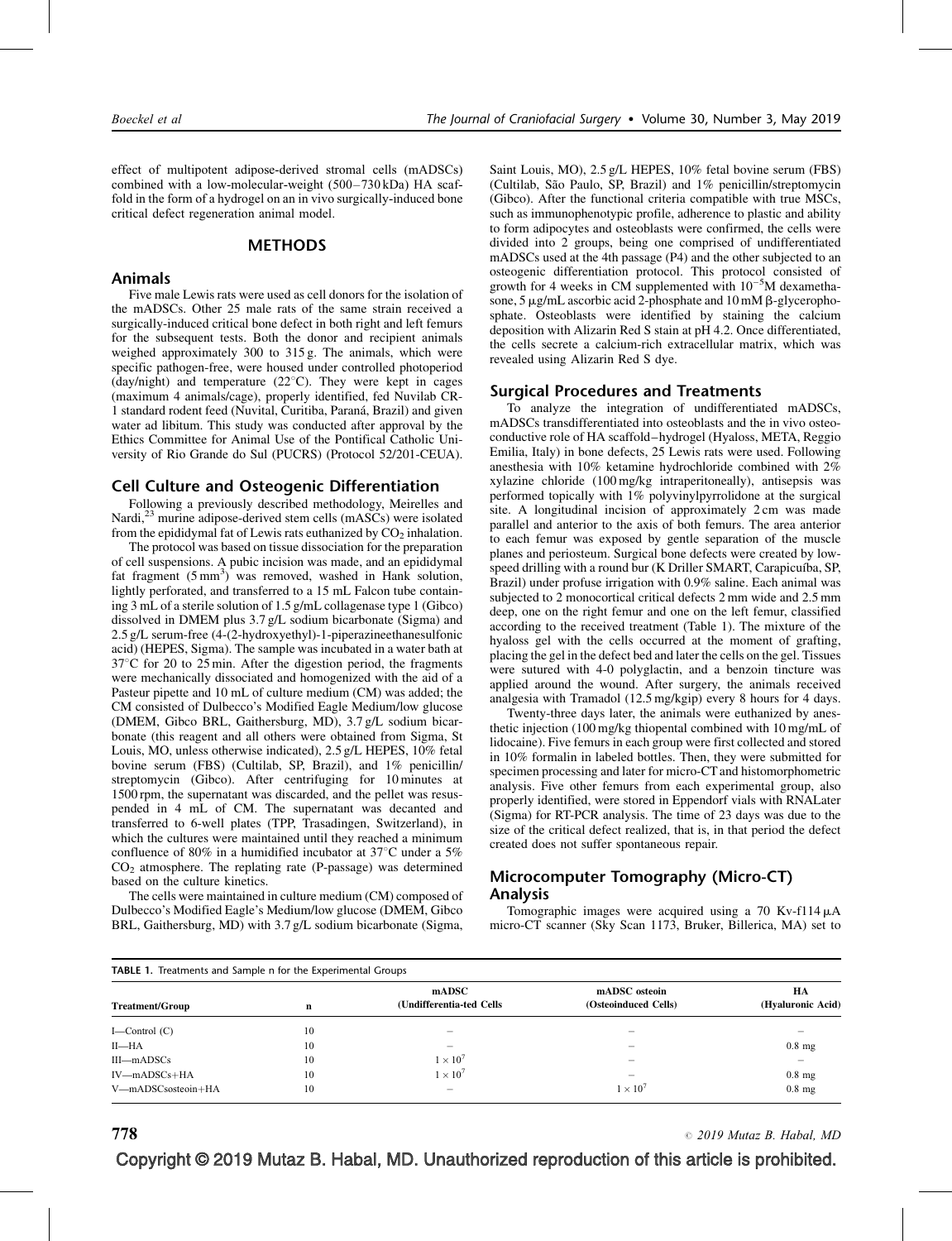a resolution of 6 microns. The images were reconstructed and analyzed and newly formed bone tissue was quantified (CT Analyzer software version 1.14.4.1).

After images were acquired, a circular region of interest (ROI) was established and standardized for all analyzed defects. A 2 mm wide and 1 mm deep ROI was established, comprising the area from the edge of the defect to the medullar bone of the femur. After grayscale tuning, which ranged from 0 to 255 bytes, the gray patterns were selected manually to ensure the best tomographic data within the ROI, to differentiate the mineralized tissue from the soft tissue within the critical defect. Subsequent to 3D image reconstruction, the following morphometric parameters were obtained: bone contact surface, being the surface area of interconnected mineralized tissue  $(mm<sup>2</sup>)$ , and bone density surface, being the ratio of total mineralized tissue surface area by the total analyzed volume (BDS/TV; mm<sup>2</sup>/mm<sup>3</sup>).

#### Histomorphometric Analysis

Following removal of the right and left femurs, bone blocks containing the tested sites were cut and decalcified with 5% HNO<sub>3</sub>. The blocks were dehydrated in a graded alcohol series, clarified with xylene and embedded in paraffin. Using a microtome, a total of three 3-um-thick slices from each paraffin block were sectioned transversely to each femur's long axis at 300, 600, and 900  $\mu$ m from the external cortical bone adjacent to the critical defect. After routine staining with hematoxylin-eosin (HE), microscopic analysis was performed at  $\times 24$  magnification using an optical stereo microscope (Zeiss stemi DV4, Gottingen, Germany) connected to a digital camera (SonyDSC P-92, Sony Inc, Tokyo, Japan). Image analysis was performed using the ImageJ software (v.1.49 for Windows, Media Cybernetics, Silver Spring, MD).

The serial cross-sections were evaluated by a single blinded examiner who quantified the area of new bone inside the defect using a pixel scale. The intraclass correlation coefficient was obtained to allow analysis of the data reproducibility on each measurement, and considered excellent when coefficient values were greater than 0.75. Two measurements of each sample were obtained for this calculation, and the measurements were performed by the same examiner with a 1-week interval between measurements, obtaining an intraclass correlation coefficient of 0.975.

### Real-Time Reverse Transcriptase-Polymerase Chain Reaction Analysis (RT-PCR)

Real-time reverse transcriptase-polymerase chain reaction (RT-PCR) analysis was performed as previously described.<sup>[24,25](#page-5-0)</sup> RNA extraction was performed using RNA SV-Total (Promega Life Sciences, Madison, WI) according to the manufacturer's instructions. The amount of total RNA was assessed using a Qubit 2.0 Fluorometer (Invitrogen, Carlsbad, CA). The synthesis of cDNA was performed using SuperScript VILO MasterMix (Life Technologies, Carlsbad, CA) according to the manufacturer's instructions. Each reaction used 20 ng of cDNA. Quantitative real-time RT-PCR was performed using SYBR Select Master Mix (Applied Biosystems, Foster City, CA) on a Step One Plus Real-Time PCR System thermal cycler (Applied Biosystems). The endogenous control gene was glyceraldehyde 3-phosphate dehydrogenase (GAPDH).<br>The  $2^{\lambda}$ <sup> $\Delta$  $\alpha$ t method was used for quantitative analysis of the data.</sup>

#### Statistical Analysis

The means of the micro-CT and histological measurements presented a normal distribution according to the Kolmogorov– Smirnov test. Analysis of variance (ANOVA) was performed for each measurement, and when a statistically significant difference was observed, Tukey post-hoc test for multiple comparisons was used. The RT-PCR variable did not fit a normal distribution according to the Kolmogorov–Smirnov test; therefore, comparison between groups was performed using the Kruskal–Wallis nonparametric test. In all statistical tests, a significance level of 5%  $(P<0.05)$  was adopted. Database creation and statistical analyses were performed using SPSS software version 17.0.

#### RESULTS

## Osteogenic Transdifferentiation of Multipotent Adipose-Derived Stromal Cells

The mADSCs undergoing osteogenic differentiation maintained a fusiform appearance similar to that of noninduced cells and showed an increase in alkaline phosphatase activity and deposition of a calcium-rich extracellular matrix as evidenced by Alizarin Red S staining.

#### Microcomputed Tomography

The micro-CT results for bone contact surface (BCS) and bone density surface (BDS) are shown in Figure 1A and B, respectively. The BCS and BDS evaluation revealed that cell groups III (BCS mean:  $96.68 \text{ mm}^2 \pm 24.02$ ; BDS mean:  $15.46 \text{ mm}^2/\text{mm}^3/\pm 2.57$ ), IV (BCS: 105.11 mm<sup>2</sup> $\pm$ 15.76; BDS 16.60 mm<sup>2</sup>/mm<sup>3</sup> $\pm$ 2.89) and V (BCS: 95.62 mm<sup>2</sup>  $\pm$  9.84; BDS: 15.58 mm<sup>2</sup>/mm<sup>3</sup>  $\pm$  1.53) had higher BCS and BDS values than the cell-free groups I (BCS: 62.58 mm<sup>2</sup>  $\pm$  10.86; BDS: 10.16 mm<sup>2</sup>/mm<sup>3</sup>  $\pm$ : 1.57) and II (BCS: 61.94 mm<sup>2</sup>  $\pm$ : 13.51; BDS: 9.93 mm<sup>2</sup>/mm<sup>3</sup>  $\pm$  2.64)  $(P<0.05)$ . When the cell groups were compared to each other, group V had slightly lower performance than groups III and IV in regard to BCS, although these groups did not differ statistically across all parameters. Tomographic images of the bone surface, internal and ROI views of all treatments are shown in [Figure 2.](#page-3-0)

#### Histomorphometry

Histomorphometric analysis using a specific software (ImageJ, US National Institutes of Health, Bethesda, MD) indicated greater bone regeneration area in groups III (mean:  $2.26 \text{ mm}^2 \pm 0.54 \text{ mm}^2$ ), IV (2.42 mm<sup>2</sup>  $\pm$  0.25 mm<sup>2</sup>) and V (2.32 mm<sup>2</sup>  $\pm$  0.32 mm<sup>2</sup>) with a statistically significant difference compared to groups I and II (Fig. 1C).



FIGURE 1. (A) Mean and standard deviation of bone contact surface (BCS) of the control group and treatment groups II, III, IV, and V. The mADSCs  $+$  HA group shows the highest mean BCS value, followed by the mADSCs group and the mADSCs osteoinduced  $+$  HA group; both of the latter groups differed significantly from the C and HA groups, which displayed the lowest mean values  $(\overline{P}$  < 0.05). The mean values of the groups indicated by the same letters are not significantly different from each other. (B) Mean and standard deviation of bone density surface (BDS) of the control group and treatment groups II, III, IV, and V. The mADSCs  $+$  HA group displays the highest mean, followed by the mADSCs osteoinduced  $+$  HA and mADSCs groups; all 3 of these groups differ significantly from the C (I) and HA (II) groups, which had the lowest means ( $P < 0.05$ ). Different letters indicate a statistical significance between the analyzed groups. (C) Mean and standard deviation of the bone regeneration area within the bone defect area after 23 days. The highest means were observed in the mADSCs  $+$ HA group, followed by the mADSCs osteoin  $+$  HA and mADSCs groups. The HA group had the lowest mean, followed by the C group. Different letters indicate a statistically significant difference ( $P < 0.05$ ).

 $\circ$  2019 Mutaz B. Habal, MD 779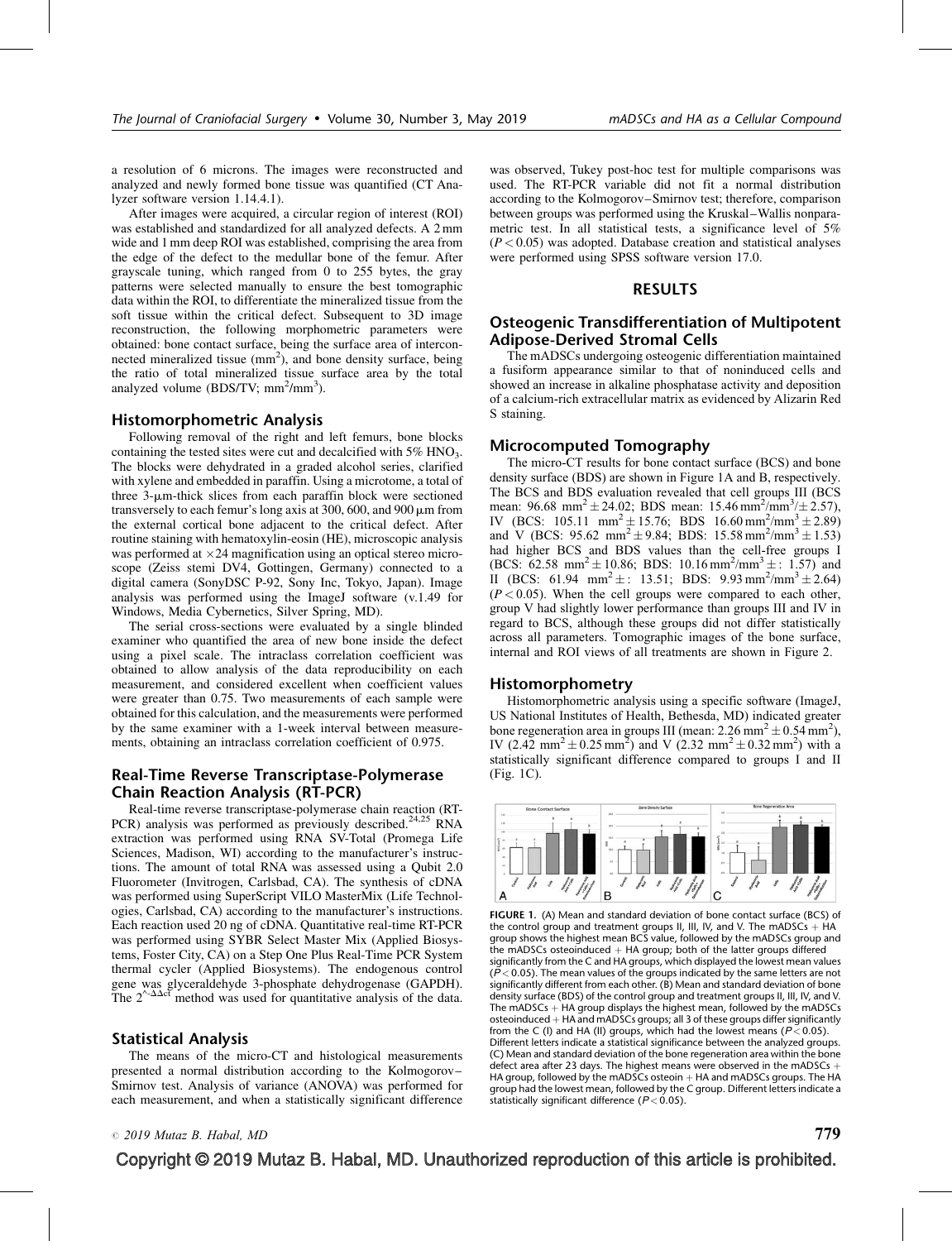<span id="page-3-0"></span>

FIGURE 2. Micro-CT analysis of bone regeneration following treatment of all groups. In first line, it is possible to observe the surface view while in the second line the internal view. In the third line, the region of interest (ROI) was analyzed, from which the data for the Micro-CT was taken.



FIGURE 3. Newly regenerated bone in the Control, Hyaluronic Acid, Cells, Hyaluronic Acid  $+$  Cells, and Hyaluronic Acid  $+$  Cells  $+$  Osteoinduction groups was evaluated histologically. Hematoxylin and eosin staining of femur histological sections was performed 23 days after implantation. The arrows indicate the edges of the bone defect and dotted line with asterisks indicated the newly regenerated bone area. The bone bridge images suggested more mature bone formation in the Hyaluronic Acid  $+$  Cells and Hyaluronic Acid  $+$  Cells  $+$  Osteoinduction groups. Inflammatory responses were not observed in any group.

#### Histological Analysis

Histological analysis is available in Figure 3.

### Quantification of Protein Expression by Cells of the Osteogenic Lineage

The SPARC gene expression, which encodes the osteonectin protein, along with the SSP1 gene, which encodes the osteopontin protein, and the COL 1A gene, which encodes type 1 collagen, all of which are expressed during osteogenesis, were evaluated quantitatively using RT-PCR. Expression of the endogenous glyceraldehyde phosphate dehydrogenase (GAPDH) gene was also measured, and its levels were used for normalization of the results.

No significant differences in the expression of collagen type I (Col I) orosteopontin (OP) were observed in any of the experimental groups (Fig. 4A, B). However, the mADSCs group (mean: 2.92) showed a significantly lower level of expression of osteonectin (ON) than the HA (mean: 25.96) and mADSCs osteoin  $+$  HA (mean: 25.66) groups (Fig. 4C).



FIGURE 4. (A) Mean and standard deviation of collagen 1A (Col1A) mRNA levels ( $n = 5$  per group). The expression level in the control group was set at 1. (B) Mean and standard deviation of osteopontin (OP) mRNA levels ( $n = 5$  per group). The expression level in the control group was set at 1. (C) Mean and standard deviation of osteonectin (ON) mRNA levels ( $n = 5$  per group). The expression level in the control group was set at 1. The mRNA levels of the HA and  $mADSCs$  osteoin  $+$  HA groups are significantly different from those of the mADSCs and mADSCs  $+$  HA groups ( $P$  < 0.05).

#### **DISCUSSION**

In the present investigation, rat mADSCs were isolated and characterized according to their ability to proliferate as plastic-adherent cells, their phenotypic profile, and their in vitro capacity for differentiation into osteoblasts and adipocytes, fulfilling plainly the criteria of the International Society for Cellular Therapy as true MSCs[.26](#page-5-0) Preliminary tests were essential to verify this before proceeding with the in vivo experiments, as bone bioengineering requires MSCs to have plasticity, that is, the ability to overcome lineage barriers and to adopt the phenotypes and gene expression patterns of bone tissue.<sup>27,2</sup>

The selection of donor tissue and chosen cell type plays a very important role in the constitution of the bone tissue engineering triad. With the ability to differentiate into various cell types, including osteogenic lineage cells, mADSCs may be isolated by a less invasive method and offer a much higher yield of MSCs than those obtained by<br>bone marrow aspiration.<sup>[29,30](#page-5-0)</sup> Another major advantage of mADSCs is their ability to release potent growth factors that regulate angiogenesis and extracellular matrix remodeling, such as vascular endothelial growth factor, hepatocyte growth factor, fibroblast growth factor 2, and insulin-like growth factor  $1.^{31-33}$ 

**780**  $\degree$  2019 Mutaz B. Habal, MD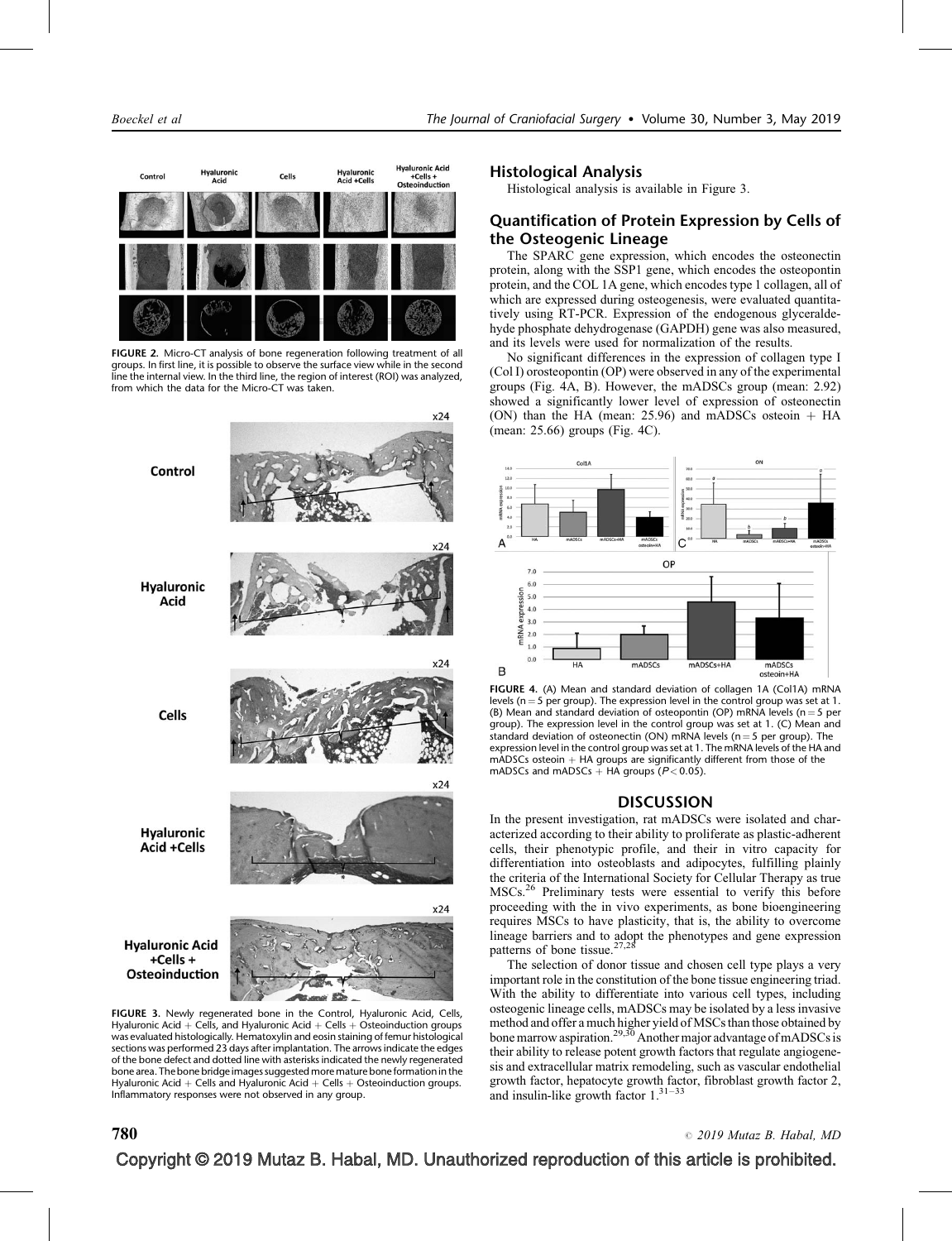Histomorphometry, computed microtomography (micro-CT), and RT-PCR were used to quantify and identify the regenerated bone tissue. Three semi-serial sections  $(300, 600,$  and  $900 \mu m)$  were taken from the starting edge of the defect to histologically analyze the region, as established previously.<sup>[34](#page-5-0)</sup> The quantitative results revealed that the cell-containing test groups presented a larger area of newly formed bone compared to control and HA-only groups; in the latter, the histological analysis showed delayed wound healing, along with the presence of bone with tapered trabeculae and red lineage medullary cells. In the groups that received osteoblastdifferentiated or nondifferentiated stem cells, there was greater density and bone maturation, being difficult to visually identify the boundaries of the original defect. It was also possible to observe an increase in compact bone tissue and concentric bone deposition presenting Haversian canals.

Several changes in the HA molecule that may improve its function as a scaffold for bone bioengineering have been sug-gested.<sup>[35,36](#page-6-0)</sup> The physical presentation of HA in the form of HYAFF fibers, when in contact with liquid medium, creates a hydrogel that allows cell incorporation. The hydrogel formulation predominantly used in tissue engineering<sup>[35](#page-6-0)</sup> and also in the present investigation has proven to be applicable both in vitro and in vivo, and has shown promising results when combined with mADSCs, that is, when biomolecules and cells are incorporated into its structure, the regeneration of bone, cartilage, heart, and nerve tissue might be facilitated.<sup>[19](#page-5-0)</sup> However, considering the 23-day regeneration interval, the presence of the scaffold, even when associated with grafted cells, might have acted as a physical barrier also blocking cell migration to the defect. This might have occurred due to the probable incomplete action of the hyaluronidase enzyme, resulting in poorer osteoinductive and osteoconductive responses in the grafted sites, along with the presence of edema, leukocyte aggre-gation, and postoperative decreased blood flow, leading to the formation of a local organic barrier. Yucel et al<sup>[37](#page-6-0)</sup> confirmed that when applied immediately after the creation of dorsal defects in rats without the presence of adipose stem cells, composite scaffolds undergo necrosis and contraction. However, when the same composites combined with mADSCs were grafted after 4 days, enhanced results were observed. It is important to remember that mADSCs play an important role in angiogenesis, and that their action begin approximately 3 days after grafting,<sup>[38,39](#page-6-0)</sup> concurrent with the release of cytokines such as vascular endothelial growth factor and TGF- $\beta$ .<sup>[38](#page-6-0)</sup> Furthermore, mADSCs also exercise an immunomodulatory action; their ability to inhibit T cells leads to a decrease in IFN- $\alpha$  production both in vitro and in vivo as well as to increased IL-4 production, thereby changing the immune response profile from pro-inflammatory to anti-inflammatory.<sup>[13](#page-5-0)</sup> However, despite the delayed action of the scaffold used, it was possible to observe the existence of a synergistic effect on bone formation when the applied HA was combined with mADSCs.

The HA hydrogel alone was not able to promote the regeneration of bone tissue in vivo. The HA effect when applied alone can be clearly observed in group II; in this group, less bone formation was detected. This finding may be due to the absence of complete resorption of the HA scaffold, which was not fully replaced by original tissue. While studying tissue regeneration in the craniofacial region, Akizuki et  $al<sup>40</sup>$ proposed that periodontal bone defects treated with HA alone should be compared with defects treated with HA combined with periodontal ligament cells. Results for HA alone presented in this investigation are very similar to the results obtained here, in which we observed poorer bone formation than in the  $HA +$  cells groups. The presence of the scaffold or even of the biomaterial alone might slow regeneration and reduce its quality.<sup>41,42</sup> Another important issue is the HA degradation process, which affects the biological functions of the compound. Acid degradation products (4–20 disaccharides) have been said to present

angiogenic properties and therefore stimulate capillary growth, endothelial proliferation, and blood vessel formation.<sup>43</sup> Results presented here corroborate this assumption through histological sections.

Grafts of MSCs that were previously osteoinduced in vitro and combined with HA were also analyzed. In this regard, the in vitro osteoinduction method, or osteogenic differentiation, requires the presence of  $\beta$ -glycerophosphate, ascorbic acid, and dexamethasone, so that the MSCs can acquire osteoblastic phenotype, beginning to express alkaline phosphatase and deposit a calcium-rich extracel-lular matrix that includes noncollagenous proteins such as osteo-<br>pontin and osteonectin.<sup>[44,45](#page-6-0)</sup> This initial stimulus for cell recruitment to the defect site showed no significant difference with respect to the quantity of newly formed tissue compared to the group that received undifferentiated mADSCs. A lack of need for prior osteoinduction in vitro was also demonstrated by Carvalho et al<sup>[46](#page-6-0)</sup> and later by Asutay et al<sup>[47](#page-6-0)</sup> using dental pulp stem cells, as well as by Choi et  $al^{48}$  when grafting mADSCs and rigid hydroxyapatite scaffolds into bone defects in rats. Results obtained here suggest that by foregoing osteogenic induction it is possible to save time and increase biologic safety as cell in vitro manipulation is reduced. In other in vitro studies in which osteoblastic cells and high-molecular-weight HA (>1000 kDa) were used, inhibition of cell proliferation was demonstrated, whereas low-molecular-weight HA ( $<$ 50 kDa) stimulated cell proliferation.<sup>[49,50](#page-6-0)</sup>

The micro-CT data obtained 23 days after grafting showed bone tissue interconnection, which is an important condition as the contact between granules provides bridges for the input of osteoblastic cells, blood vessels, and hard tissue growth.<sup>51</sup> Thus, with respect to the bone contact surface, the surface area of mineralized tissue that is interconnected, the mADSCs  $+$  HA and mADSCs osteoin  $+$  HA groups performed significantly better than the negative control and HA-only groups. A similar result was obtained for bone surface density, the ratio of the total surface area of mineralized tissue to the total volume examined, which quantitatively standardizes all samples. Yang et al<sup>52</sup> also used micro-CT to demonstrate that the use of MSCs combined with a scaffold in critical bone defects led to higher bone density than the use of scaffolds without cells. The micro-CT findings therefore corroborate the histological findings. The significant advantage offered by micro-CT testing is the ability to assess contact surface and surface density of the analyzed region in a precise and nondestructive manner.

It should be noted that a limitation of micro-CT analysis is its thresholding and grayscale image segmentation, which sometimes make it difficult to accurately distinguish the scaffold or remaining biomaterial from newly formed bone.<sup>53</sup> In the present investigation, we did not utilize biomaterials that could be mistaken for bone tissue, making possible to accurately evaluate the effect of HA combined with mADSCs. Moreover, linear attenuation rates were employed to distinguish bone tissue from soft tissue.

The expression of some genes related to osteogenic differentiation was evaluated 23 days after tissue repair with the proposed treatments. RT-PCR revealed that expression of the collagen  $1 \alpha$ -1 gene, which is expressed in mature osteoblasts at a late stage of differentia-tion,<sup>[54](#page-6-0)</sup> was relatively homogeneous. However, greater expression of this gene was observed in the group treated with undifferentiated  $mADSCs + HA$ . The same pattern of gene expression was observed regarding the osteopontin gene. Although there was less expression of OP in the groups treated with HA alone or mADSCs alone, the data indicate an additive effect in the mADSCs  $+$  HA group. OP is abundantly secreted by MSCs and can be regulated during their differentiation to the osteogenic stage by its binding to surface markers such as CD44.<sup>55,56</sup> Similarly, as an extracellular matrix component, HA binds to CD44.<sup>57</sup> These characteristics show that CD44, HA, and OP contribute to the expression of specific receptors that facilitate transport, adherence, and infiltration of MSCs to the

 $\circ$  2019 Mutaz B. Habal, MD 781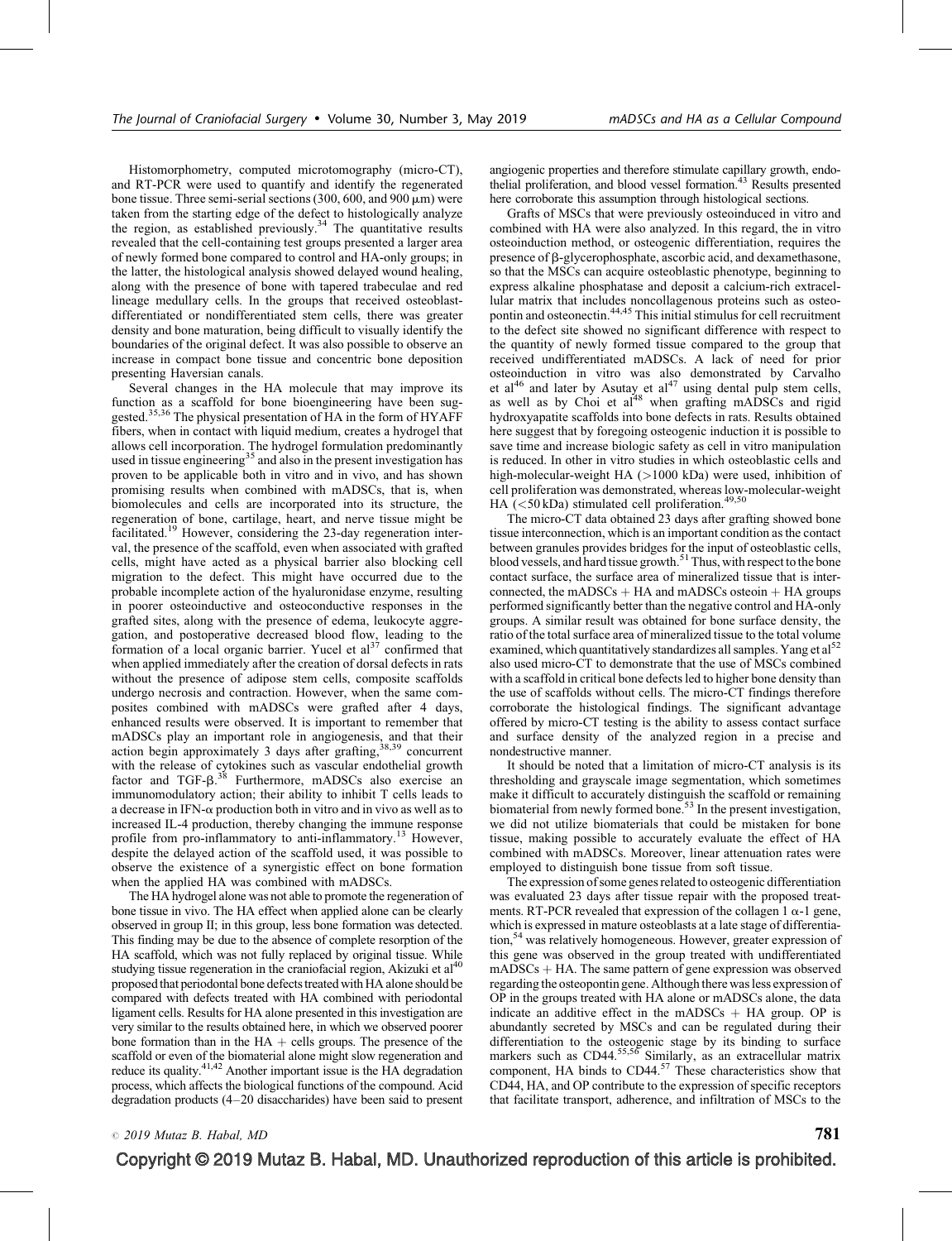<span id="page-5-0"></span>injury site.[58,59](#page-6-0) According to Beck et al, there is a temporal pattern of typical marker expression according to the osteoblast differentiation phase: proliferation; extracellular matrix deposition and maturation; and mineralization. Alkaline phosphatase,  $\alpha$ -1 collagen, and osteonectin show higher expression at the end of the proliferative phase, during the period of extracellular matrix deposition and maturation. The genes expressed in the mineralization phase include osteopontin and osteocalcin.<sup>[45](#page-6-0)</sup> Thus, we can assume consistency in our findings, since we relate the quantity of mineralized bone tissue evidenced by micro-CT and osteonectin expression in the group treated only with undifferentiated mADSCs to that in the mADSCs  $+$  HA group, as the respective expression is inversely proportional to the amount of mineralized tissue considering the differentiation stage of the osteoblasts.

### **CONCLUSION**

The results presented here suggest that a combination of HA and mADSCs may offer a promising alternative for bone tissue augmentation. The use of undifferentiated mADSCs facilitates the grafting technique because these cells require less manipulation, which consequently may save time and lower potential biologic risks involved in the process. The molecular weight and physical condition of the applied HA seems to play an important role in the final outcome, indicating that the presence of a scaffold alone without the addition of cells might fail to promote bone regeneration.

Another finding might be the replacement of donor tissue by cells, avoiding the injury on the donor site, thus optimizing conventional grafting treatments. Due to the good results found in our study, as well as the already existent published literature on animal studies, we suggest further studies on human trials for the application in the clinical setting.

#### **REFERENCES**

- 1. Lee SH, Shin H. Matrices and scaffolds for delivery of bioactive molecules in bone and cartilage tissue engineering. Adv Drug Deliv Rev 2007;59:339–359
- 2. Slotte C, Lundgren D, Burgos PM. Placement of autogeneic bone chips or bovine bone mineral in guided bone augmentation: a rabbit skull study. Int J Oral Maxillofac Implant 2003;18:795–806
- 3. Yamada Y, Ueda M, Naiki T, et al. Tissue-engineered injectable bone regeneration for osseointegrated dental implants. Clin Oral Implant Res 2004;15:589–597
- 4. Hibi H, Yamada Y, Kagami H, et al. Distraction osteogenesis assisted by tissue engineering in an irradiated mandible: a case report. Int J Oral Maxillofac Implant 2006;21:141–147
- 5. Ueda M, Yamada Y, Ozawa R, et al. Clinical case reports of injectable tissue-engineered bone for alveolar augmentation with simultaneous implant placement. Int J Periodontics Restor Dent 2005;25:129–137
- 6. Ohya M, Yamada Y, Ozawa R, et al. Sinus floor elevation applied tissueengineered bone. Comparative study between mesenchymal stem cells/ platelet-rich plasma (PRP) and autogenous bone with PRP complexes in rabbits. Clin Oral Implant Res 2005;16:622–629
- 7. Ito K, Yamada Y, Nagasaka T, et al. Osteogenic potential of injectable tissue-engineered bone: a comparison among autogenous bone, bone substitute (Bio-oss), platelet-rich plasma, and tissue-engineered bone with respect to their mechanical properties and histological findings. J Biomed Mater Res A 2005;73:63–72
- 8. Ueda M, Yamada Y, Kagami H, et al. Injectable bone applied for ridge augmentation and dental implant placement: human progress study. Implant Dent 2008;17:82–90
- 9. Boeckel DG, Shinkai RS, Grossi ML, et al. Cell culture-based tissue engineering as an alternative to bone grafts in implant dentistry: a literature review. J Oral Implant 2012;38 (Spec No):538–545
- 10. Kaigler D, Mooney D. Tissue engineering's impact on dentistry. J Dent Educ 2001;65:456–462
- 11. Jiang Y, Jahagirdar BN, Reinhardt RL, et al. Pluripotency of mesenchymal stem cells derived from adult marrow. Nature 2002;418:41–49
- 12. Colter DC, Class R, DiGirolamo CM, et al. Rapid expansion of recycling stem cells in cultures of plastic-adherent cells from human bone marrow. Proc Natl Acad Sci U S A 2000;97:3213–3218
- 13. Osugi M, Katagiri W, Yoshimi R, et al. Conditioned media from mesenchymal stem cells enhanced bone regeneration in rat calvarial bone defects. Tissue Eng Part A 2012;18:1479–1489
- 14. Gnecchi M, Zhang Z, Ni A, et al. Paracrine mechanisms in adult stem cell signaling and therapy. Circ Res 2008;103:1204–1219
- 15. Ratajczak MZ, Jadczyk T, Pedziwiatr D, et al. New advances in stem cell research: practical implications for regenerative medicine. Pol Arch Med Wewn 2014;124:417–426
- 16. Inukai T, Katagiri W, Yoshimi R, et al. Novel application of stem cellderived factors for periodontal regeneration. Biochem Biophys Res Commun 2013;430:763–768
- 17. Kaigler D, Cirelli JA, Giannobile WV. Growth factor delivery for oral and periodontal tissue engineering. Expert Opin Drug Deliv 2006;3:647–662
- 18. Nauta AJ, Westerhuis G, Kruisselbrink AB, et al. Donor-derived mesenchymal stem cells are immunogenic in an allogeneic host and stimulate donor graft rejection in a nonmyeloablative setting. Blood 2006;108:2114–2120
- 19. Kim J, Kim IS, Cho TH, et al. Bone regeneration using hyaluronic acidbased hydrogel with bone morphogenic protein-2 and human mesenchymal stem cells. Biomaterials 2007;28:1830–1837
- 20. Poldervaart MT, Goversen B, de Ruijter M, et al. 3D bioprinting of methacrylated hyaluronic acid (MeHA) hydrogel with intrinsic osteogenicity. PLoS One 2017;12:e0177628
- 21. Stern M, Longaker MT, Adzick S, et al. Wound healing and regeneration in a fetalcleft lip model. In: Lynch SE, Genco RJ, Marx RE, eds. Tissue Engineering Applications in Maxillofacial Surgery and Periodontics. Chicago, IL: Quintessence; 1999:55–68
- 22. Prè ED, Conti G, Sbarbati A. Hyaluronic acid (HA) scaffolds and multipotent stromal cells (MSCs) in regenerative medicine. Stem Cell Rev 2016;12:664–681
- 23. Meirelles LdaS, Nardi NB. Murine marrow-derived mesenchymal stem cell: isolation, in vitro expansion, and characterization. Br J Haematol 2003;123:702–711
- 24. Gibson UE, Heid CA, Williams PM. A novel method for real time quantitative RT-PCR. Genome Res 1996;6:995–1001
- 25. Heid CA, Stevens J, Livak KJ, et al. Real time quantitative PCR. Genome Res 1996;6:986–994
- 26. Dominici M, Le Blanc K, Mueller I, et al. Minimal criteria for defining multipotent mesenchymal stromal cells. The International Society for Cellular Therapy position statement. Cytotherapy 2006;8:315–317
- 27. Horst OV, Chavez MG, Jheon AH, et al. Stem cell and biomaterials research in dental tissue engineering and regeneration. Dent Clin North Am 2012;56:495–520
- 28. Neel EA, Chrzanowski W, Salih VM, et al. Tissue engineering in dentistry. J Dent 2014;42:915–928
- 29. Mizuno H. Adipose-derived stem cells for tissue repair and regeneration: ten years of research and a literature review. J Nippon Med Sch 2009;76:56–66
- 30. Gimble JM, Katz AJ, Bunnell BA. Adipose-derived stem cells for regenerative medicine. Circ Res 2007;100:1249–1260
- 31. Rehman J, Traktuev D, Li J, et al. Secretion of angiogenic and antiapoptotic factors by human adipose stromal cells. Circulation 2004;109:1292–1298
- 32. Cao Y, Sun Z, Liao L, et al. Human adipose tissue-derived stem cells differentiate into endothelial cells in vitro and improve postnatal neovascularization in vivo. Biochem Biophys Res Commun 2005;332:370–379
- 33. Nakagami H, Maeda K, Morishita R, et al. Novel autologous cell therapy in ischemic limb disease through growth factor secretion by cultured adipose tissue-derived stromal cells. Arter Thromb Vasc Biol 2005;25:2542–2547
- 34. de Mello ED, Pagnoncelli RM, Munin E, et al. Comparative histological analysis of bone healing of standardized bone defects performed with the Er:YAG laser and steel burs. Lasers Med Sci 2008;23:253–260

Copyright © 2019 Mutaz B. Habal, MD. Unauthorized reproduction of this article is prohibited. **782**  $\degree$  2019 Mutaz B. Habal, MD